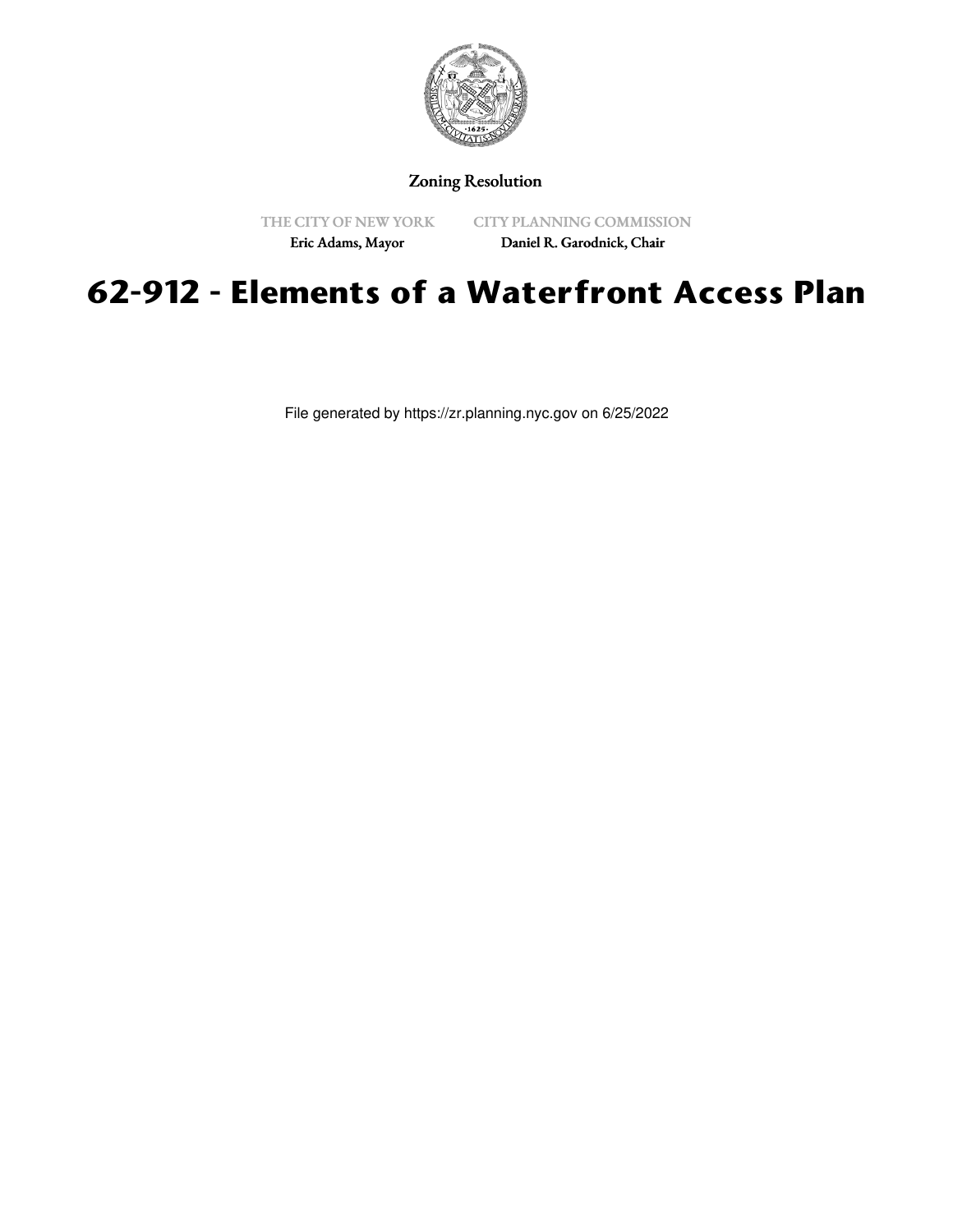## **62-912 - Elements of a Waterfront Access Plan**

LAST AMENDED 4/22/2009

A Waterfront Access Plan may:

- (a) on #zoning lots# where a #waterfront public access area# or #visual corridors# are required pursuant to the provisions of Sections 62-50 (GENERAL REQUIREMENTS FOR VISUAL CORRIDORS AND WATERFRONT PUBLIC ACCESS AREAS) and 62-60 (DESIGN REQUIREMENTS FOR WATERFRONT PUBLIC ACCESS AREAS), inclusive, modify the size, configuration, location or design of required #waterfront public access areas# or #visual corridors# within certain designated areas in order to address local conditions, provided such plan does not impose a #waterfront public access area# or #visual corridor# requirement on any #zoning lot# greater than would otherwise be required pursuant to the provisions of Sections 62-50 or 62-60. For the purpose of determining the amount of public access, the highest standard applicable to a #zoning lot# may be applied regardless of any specific #use# permitted or proposed for such #zoning lot#. Within Waterfront Access Plan BK-1, the #waterfront public access area# and #visual corridor# requirements for any parcel located within the Waterfront Access Plan may be determined by aggregating the #waterfront public access area# and #visual corridor# requirements of each #zoning lot# within the parcel and such aggregated requirements may be modified within such parcel without regard to #zoning lot lines#;
- (b) on #zoning lots# where #waterfront public access area# or #visual corridors# are not required pursuant to the provisions of Sections 62-50 and 62-60, inclusive, establish requirements for a #waterfront public access area# or #visual corridors#, except for those #zoning lots# #predominantly# #developed# for airports, heliports, seaplane bases or, in C8 or #Manufacturing Districts#, #uses# in Use Groups 16, 17 or 18, provided that such #zoning lots#, when improved would result in a community need for such physical or visual access to the waterfront or a waterfront linkage of #public parks# or other public areas. The plan may incorporate one or more of the #waterfront public access areas# or #visual corridors# listed in Section 62-50, inclusive, consistent with the standards of Sections 62-50 and 62-60, inclusive. Such standards may be modified as necessary to address local conditions provided such plan does not impose a requirement for any component greater than would otherwise be required pursuant to the provisions of Sections 62-50 or 62-60;
- (c) modify or waive specific requirements for a #waterfront public access area# or #visual corridors# in certain designated areas where such requirements would not be compatible with local conditions and therefore not serve to further public enjoyment of the waterfront;
- (d) identify shore terminations of mapped #streets# or #existing piers# or #platforms# within seaward prolongations of such #streets# and establish public access treatments for such areas after referral to the Department of Transportation or other City agency having jurisdiction over such property for its review and concurrence;
- (e) apply the #bulk# regulations of Section 62-30 to a non-#waterfront block# when such #block# results from a subdivision of a #waterfront block# as the result of a #street# mapping; and
- (f) for #developments# where a #waterfront yard# is not otherwise required by Section 62-33, establish requirements for a #waterfront yard# provided such plan does not impose a requirement greater than would be required by the provisions of Sections 62-331 (Front yards and side yards) or 62-332 (Rear yards and waterfront yards), as modified by the further provisions of this paragraph, (f), for such other #developments#. #Enlargements# of #buildings or other structures# existing on the effective date of the Waterfront Access Plan shall be permitted within such #waterfront yard# provided that the #enlargement# is for WD #uses# or Use Group 16, 17 or 18 #uses# and no portion of the #enlargement#, other than permitted obstructions, is within 20 feet of the seaward edge of the #waterfront yard#. In addition, obstructions shall be permitted within such #waterfront yard# pursuant to applicable district #yard# regulations, except that no #building# or portion of a #building# shall be permitted within 10 feet of the seaward edge of such #waterfront yard#.